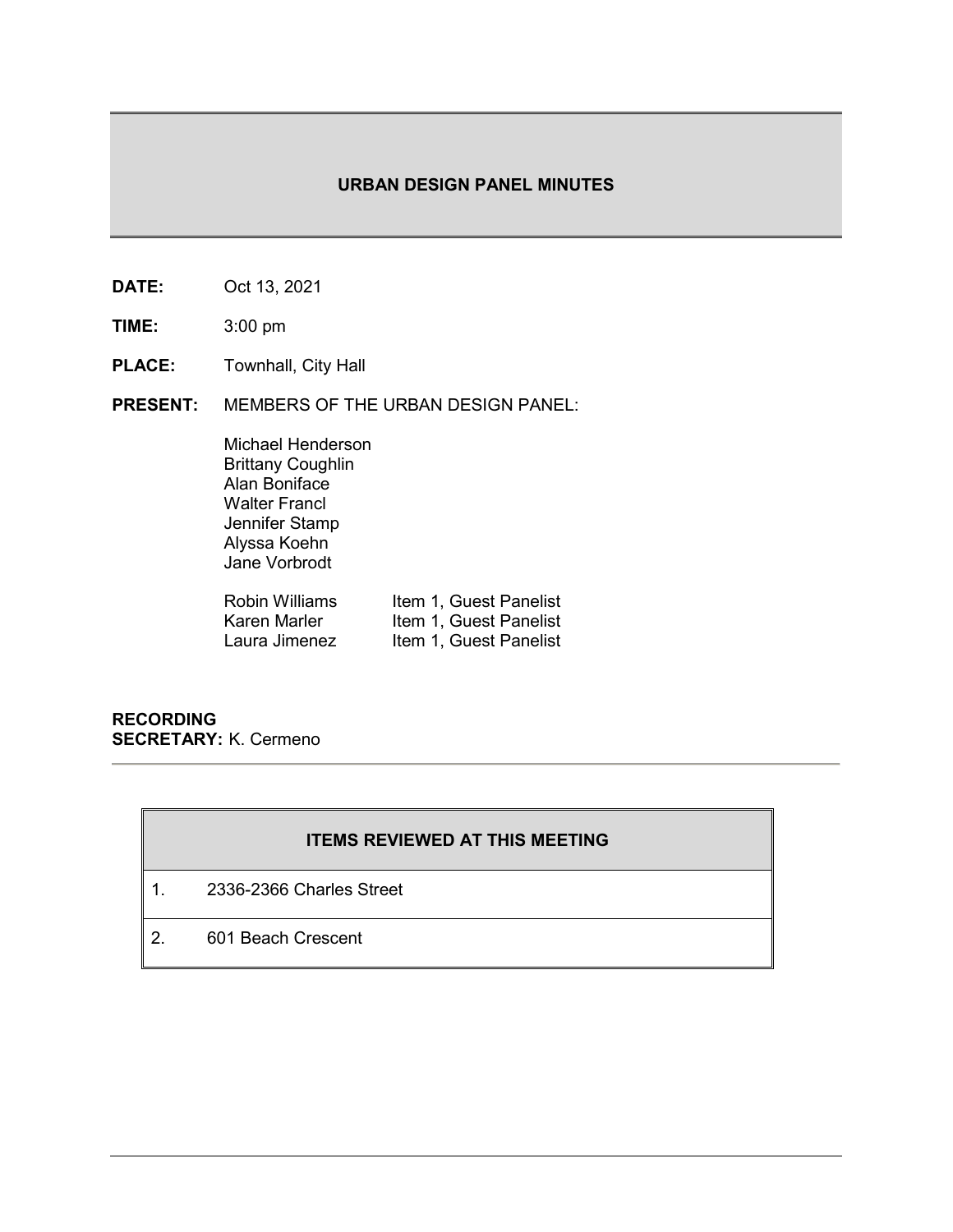Chair Henderson called the meeting to order at 4:05pm and noted the presence of a quorum. The panel then considered applications as scheduled for presentation.

| 1. | Address:<br>Permit No.     | 2336-2366 Charles Street<br>RZ-2020-00872                                                                                                                                                                                                                            |
|----|----------------------------|----------------------------------------------------------------------------------------------------------------------------------------------------------------------------------------------------------------------------------------------------------------------|
|    | Description:               | The proposal consists of a six-storey mixed-use building within<br>Grandview-Woodland area with 67 residential rental units; all over an<br>underground parking. The floor space ratio (FSR) is 3.20, and the<br>maximum building height is 23.45 m [21m permitted]. |
|    | Zoning:                    | CD-1                                                                                                                                                                                                                                                                 |
|    | <b>Application Status:</b> | <b>Complete Development Application</b>                                                                                                                                                                                                                              |
|    | Review:                    | Third                                                                                                                                                                                                                                                                |
|    | Architect:                 | Human Studio Architecture & Urban Design Ltd.                                                                                                                                                                                                                        |
|    | Staff:                     | Susan Chang                                                                                                                                                                                                                                                          |

# **EVALUATION: Support with Recommendations (6/0)**

# • **Introduction:**

Development Planner, Susan Chang, began by noting this is a DP application following a rezoning per the Grandview Woodland Plan. The proposal is a 6 storied rental development (52 % of which are family units) with commercial at grade. The panel supported the previous review with recommendations however, this is a third Panel review due to revisions made since the rezoning application was approved. Site is a 4 lot assembly located at the corner of Nanaimo and Charles St. with lane at south face. Southeast corner is the high point sloping down approximately 4.5' to other corners. Existing context is single family typology and up to 3 storeys mixed use on Nanaimo. Since the rezoning application was submitted, amendments have been made to the Plan to allow modest expansion of this commercial node and to offer better transitioning between arterial and off-arterial areas. Amendments include:

- Lots south of the site (across the lane), was rezoned from RT-5 to C-2 zone. (4 storeys)
- 3 lots directly west have been rezoned to RM-8A allowing 3 storey townhomes as well as lots across the lane.

Per the Plan, this site is located within one of the Nanaimo shopping nodes. Intersections at Charles, E.  $1<sup>st</sup>$  Ave, and Broadway are intended to be enhanced with new mixed-use development with higher 6 storeys at the intersections and at Charles, stepping down to 4 storey C-2 and RM-8a 3 storey townhouses. C-1 sites across Nanaimo and Charles are also eligible for 6 storey mixed use and rental tenure is not required. The plan anticipates public realm improvements, deeper corner sites to wrap around to frame both streets, and 4 storey street wall with limits to upper storey floor plates noting zoning changes to nearby properties.

A courtyard typology was approved at rezoning. Previous Panel review was supported with the following recommendations.

> • Increasing the floor to floor height to provide a more viable retail height, reconsidering the saw tooth roof at the Nanaimo building as a means to potentially increase the floor to floor height to the 10ft;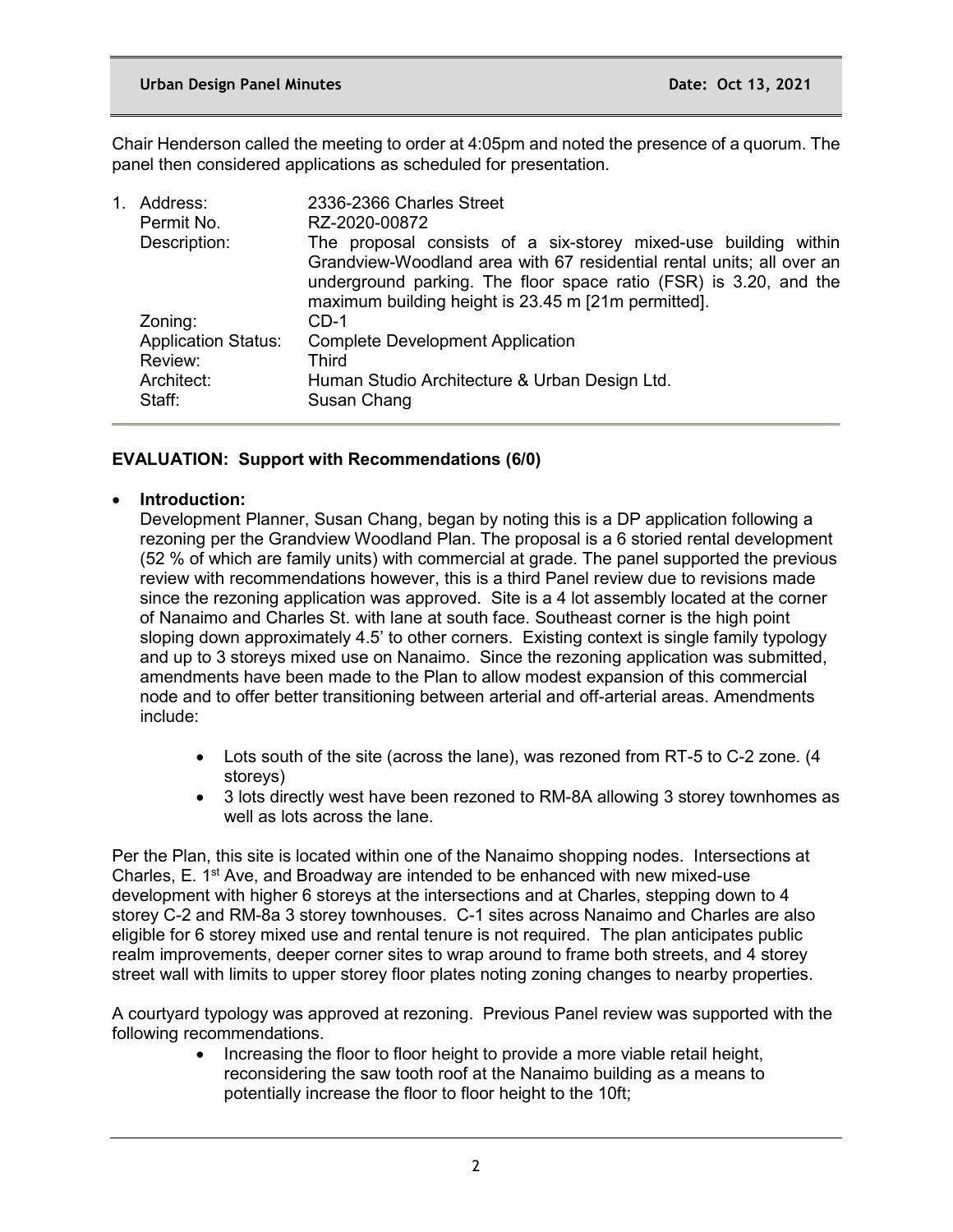- Consider simplification of form, material palette and fenestration;
- Explore opportunities to widen the courtyard at the upper two levels.

Since rezoning, the proposal has been revised due mainly to tenure change (from strata to rental) at a late stage of the rezoning. The most notable changes include massing, courtyard, architectural expression, and residential entry location from Charles Street to Nanaimo. Outdoor space is provided at courtyard level 2 and common amenity room at level 6 with co-located rooftop outdoor space. Proposed cladding materials include brick, anodized aluminum panels, fibre cement horizontal lap siding, fibre cement panels and exposed concrete base.

Advice from the Panel on this application is sought on:

Taking into consideration Grandview Woodland Plan's anticipated form of development and surrounding zoning changes, has the revised proposal addressed Panel recommendations?

- a. Simplification of form, material palette and fenestration
- b. Courtyard configuration

Comments on other aspects of the architectural and landscape design are also welcome.

The planning team then took questions from the panel.

## • **Applicant's Introductory Comments:**

The applicant noted this is a major redesign. The intent is to improve Nanaimo Street while respecting the neighbours, provide housing that promotes inclusion, expand the mix and quality of the housing availability and provide 52 percent family units. The applicant noted they are striving for design excellence and context will be different in a few years. The applicant noted they have been requested by the City of Vancouver to provide continuous canopy however wanted to express individualization with the retail units. The applicant worked with public health agencies to develop a software to asses how people inhabit the building, how to interact with neighbours and potential uses of the building.

The courtyard is an L shaped design. There is a window opening at the end of the corridor and at the elevator to orient circulation and enhance relationship with the courtyard. There is a rooftop amenity room designed as a glass box to provide amazing views. Materials include brick along Charles Street, the lane, and along Nanaimo. The Charles street elevation has Hardi plank. Guardrail is prefinished metal. Colour provides unit identity.

The Landscape has been designed to provide areas of respite. The public realm includes some simple street frontage with trees. There is a patio frontage articulating the walk around. The ground level is an infiltration area, the courtyard maximizes the soil volumes and trees and space for cohabitation. There is a simple articulated roof deck space. The applicant noted more than half of the building footprint has been dedicated to the outdoor space.

The applicant team then took questions from the panel.

• **Panel's Consensus on Key Aspects Needing Improvement:**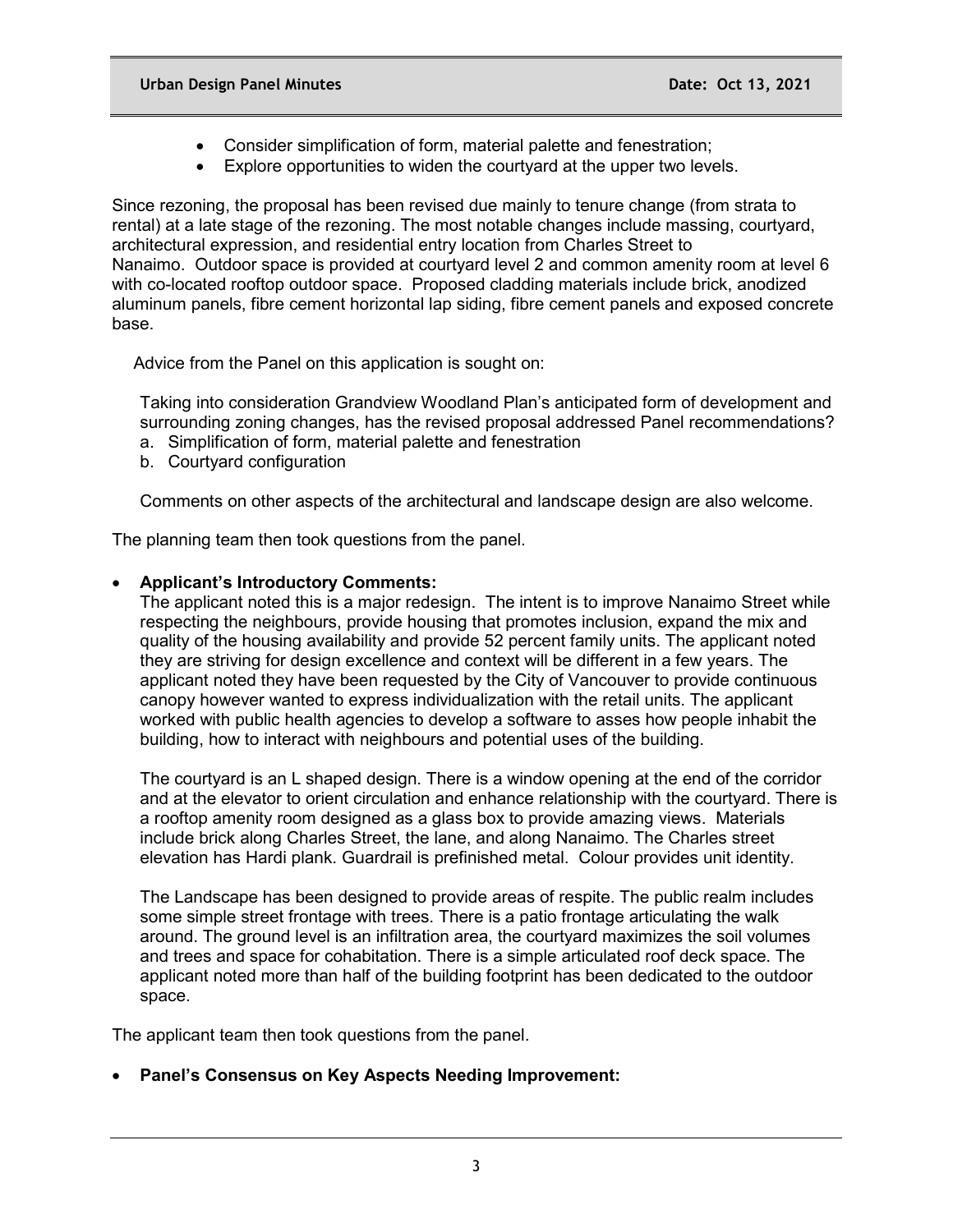Having reviewed the project it was moved by **Mr. FRANCL** and **MR. DAVIES** and was the decision of the Urban Design Panel:

THAT the Panel **SUPPORT** the project with the following recommendations to be reviewed by City Staff:

- Consider reducing complexity of materiality texture and colour;
- Design development to the residential entry to improve sequence, spatial quality and legibility;
- Address privacy issues at the elevated lobbies while maintaining overlook to courtyards;
- Design exploration for continuity of street canopies while maintaining individual design expression.

### **Related Commentary:**

There was general support for the proposal. Massing is more preferable with courtyard oriented to south and west and approach to social spaces. The Panel appreciated the windows from elevator lobbies with views to courtyard from all levels. The changes to outdoor amenity space and solar orientation are good.

The panel noted the cladding materials appear the same in the renderings, and could differentiate the materials more, consider the proportions of materiality and color as the project develops especially along Nanaimo. A panelist noted the project lost uniqueness since rezoning with roof expression. There were concerns regarding the entry sequence, it is cramped and confusing. Residential units at grade looks like a storefront.

Regarding the floor elevations of the ground level, loft units there are pros and cons. Units are accessible from street grade but does not feel separated from public and semi- public areas. Continuous canopy is beneficial while still expressing individualism.

• **Applicant's Response:** The applicant team thanked the panel for their comments.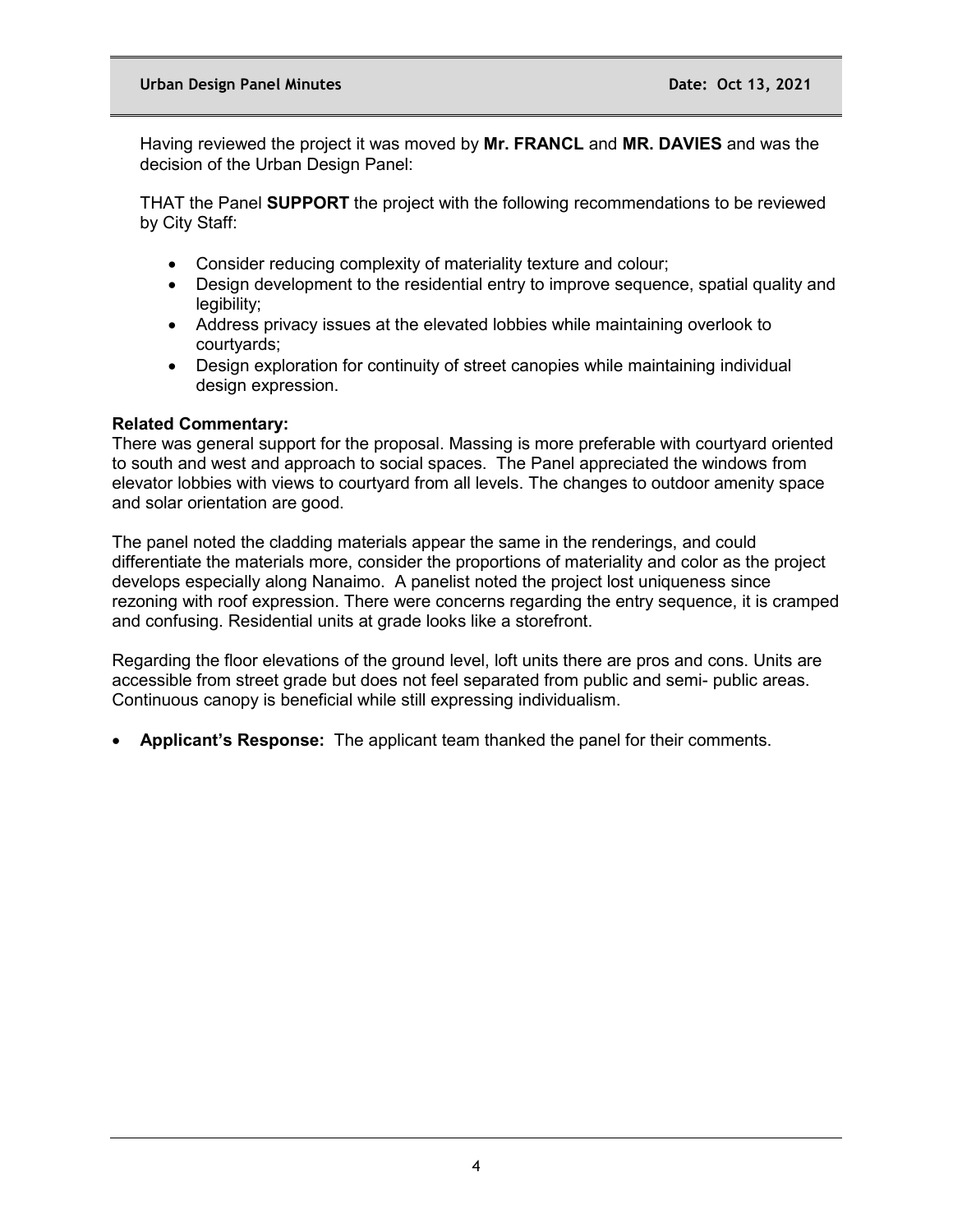| 2. Address:                | 601 Beach Crescent                                                                                                                                                                                                                                                                                                                                                                                                                                       |
|----------------------------|----------------------------------------------------------------------------------------------------------------------------------------------------------------------------------------------------------------------------------------------------------------------------------------------------------------------------------------------------------------------------------------------------------------------------------------------------------|
| Permit No.                 | DP-2021-00162                                                                                                                                                                                                                                                                                                                                                                                                                                            |
| Description:               | To develop a 53-storey mixed-use residential building with 303 market<br>residential units, 152 social housing units, and 11 commercial units at<br>grade; all over one level of bicycle parking and three levels of<br>underground parking consisting of 453 vehicle spaces and 911 bicycle<br>spaces. The proposed building height is 163 m (535 ft.), the floor area<br>is 43,660 sq. m $(469,956$ sq.ft.), and the floor space ratio $(FSR)$ is 7.56 |
| Zoning:                    | $CD-1$                                                                                                                                                                                                                                                                                                                                                                                                                                                   |
| <b>Application Status:</b> | <b>Complete Development Application</b>                                                                                                                                                                                                                                                                                                                                                                                                                  |
| Review:                    | Third                                                                                                                                                                                                                                                                                                                                                                                                                                                    |
| Architect:                 | <b>GBL Architects</b>                                                                                                                                                                                                                                                                                                                                                                                                                                    |
| Staff:                     | Miguel Castillo Ureña                                                                                                                                                                                                                                                                                                                                                                                                                                    |
|                            |                                                                                                                                                                                                                                                                                                                                                                                                                                                          |

# **EVALUATION: Resubmission Recommended (6/0)**

## • **Introduction:**

Development Planner, Miguel Castillo Ureña, began by noting this is a development permit application following rezoning for a 53-storey or 535ft mixed-use building on 601 Beach Crescent.

Council approved this rezoning application in September 2020, subject to a number of rezoning conditions, under the general policy for higher buildings which anticipated the following urban design objectives for the Panel's consideration:

- Mark the entry into downtown from the Burrard and Granville Bridges.
- Establish a significant and recognizable new benchmark for architectural creativity and excellence, while making a significant contribution to the beauty and visual power of the city's skyline;
- Provide on-site open space that represents a significant contribution to the downtown network of green and plaza space;
- The building should not contribute to adverse microclimate effects;
- Demonstrate leadership and advances in sustainable design and energy consumption.
- The building should include activities and uses of community significance such as public observation decks or other public amenity;
- Careful consideration should be given to minimize adverse shadowing and view impacts on public realm including key streets, parks and plazas, as well as neighbouring buildings;

The Panel saw this DP application back in May 26, 2021. At that time, the Panel recommended resubmission with four broad recommendations, as follows:

- Design development to the tower podium expression interface;
- Design development to the relationship between the podium and Seymour mews addressing the ramp and unique character of the Seymour mews;
- Design development to the urban realm to promote a more vibrant public space. Improve legibility, accessibility and sustainability features. Ensure further resolution of grading at the west corner;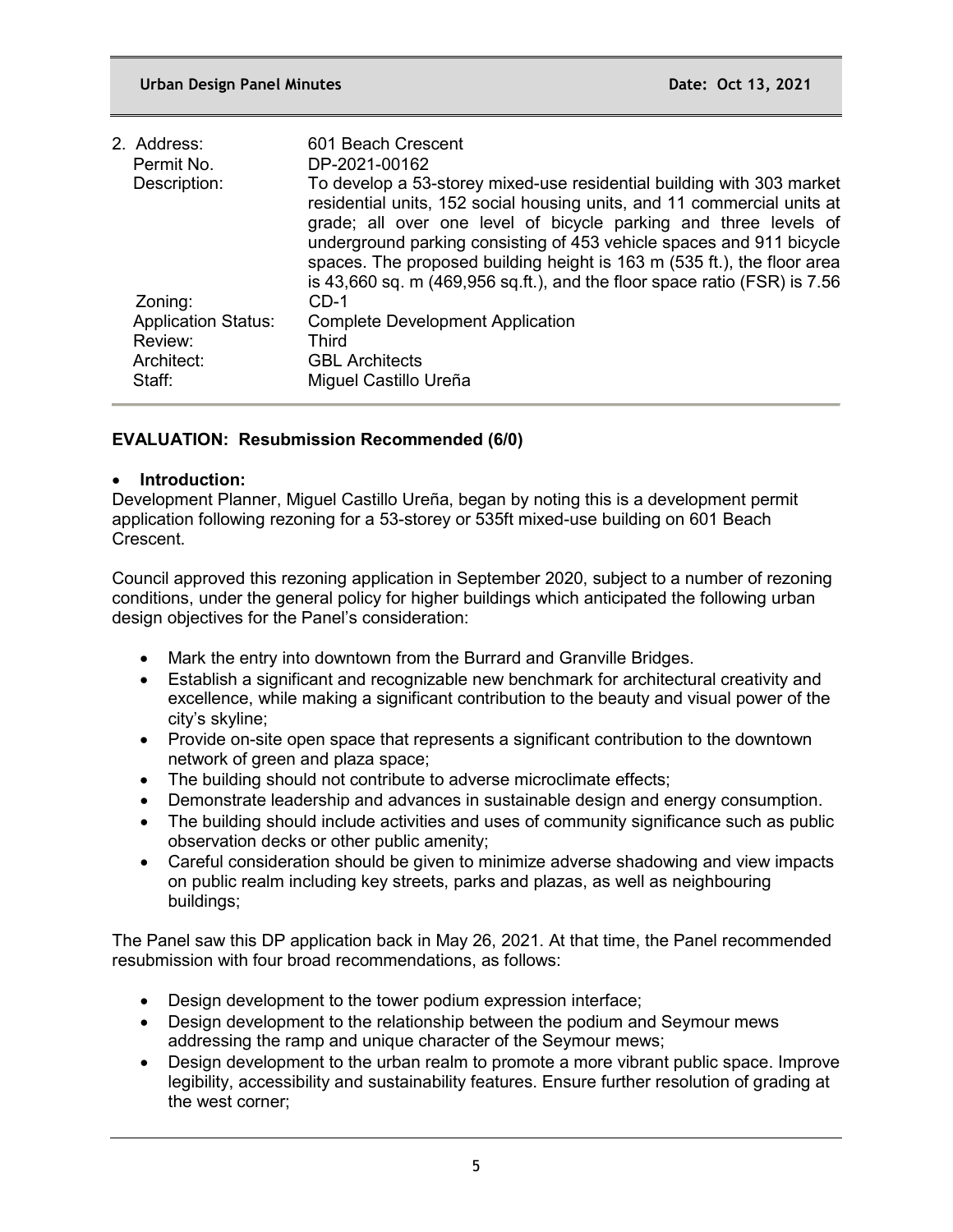• Design development to the podium to be more responsive to the context and residential character.

The triangle site is bounded by Beach Crescent to the south, the pedestrian Seymour Mews to the east, Rolston Street and Seymour ramp to the west and Pacific Ave to the north. Significant developments around are mostly under several CD-1, such as the 497 feet tall Vancouver House and its associated two 6-storey buildings to the west or the adjacent 31 and 24 storey towers with 2-storey townhouses across the Seymour Mews to the east. A 24-storey building is located to the south adjacent to a vacant site.

The site is quite steep and has a difference of grade of about 7.4 m along Rolston and the Mews. It is crossed by the View Cone from Queen Elizabeth Park on the north side, however it is not affecting neither the podium height nor tower.

Other significant site-specific policies worth mentioning are:

- Bridgehead Guidelines (1997);
- Under the Granville Bridge Neighbourhood Commercial Centre Policies and Guidelines (2007);
- Beach Neighbourhood CD-1 Guidelines (1999, amended up to 2002);

As a result of the Panel's recommendations, some of the changes include how the tower meets the podium to the east and west as well as modifications in the podium opening patterns and treatments. No changes in the tower are proposed.

Similarly, on the Seymour Ramp side the tower is brought down to the first storey of the podium, which seems to have become more opaque.

The interface with the Seymour mews have been modified as shown, with two volumes of 2 storey embedded into the podium. These are closer views of the pedestrian mews and two schematic sections showing this interface. Further, a comparison between previous and proposed elevation facing the mews. The composition and treatment of the podium have changed, showing the proposed palette of materials on the right hand side.

As for the public realm, the biggest updates appear to be at the west corner and south corner with a shorter driveway and a small space between both driveways. As shown, updates in the west corner are formalized with the relocation of the corner ramp further up north.

Advice from the Panel is sought on the following:

Does the Panel consider that the project has successfully satisfied all expectations for a higher building, including the UDP's previous recommendations?

The planning team then took questions from the panel.

# • **Applicant's Introductory Comments:**

The revised project responds to the directives and concerns from the May 26, 2021 UDP. These concerns include the Seymour Mews, the main entrance, the public realm and tower and podium.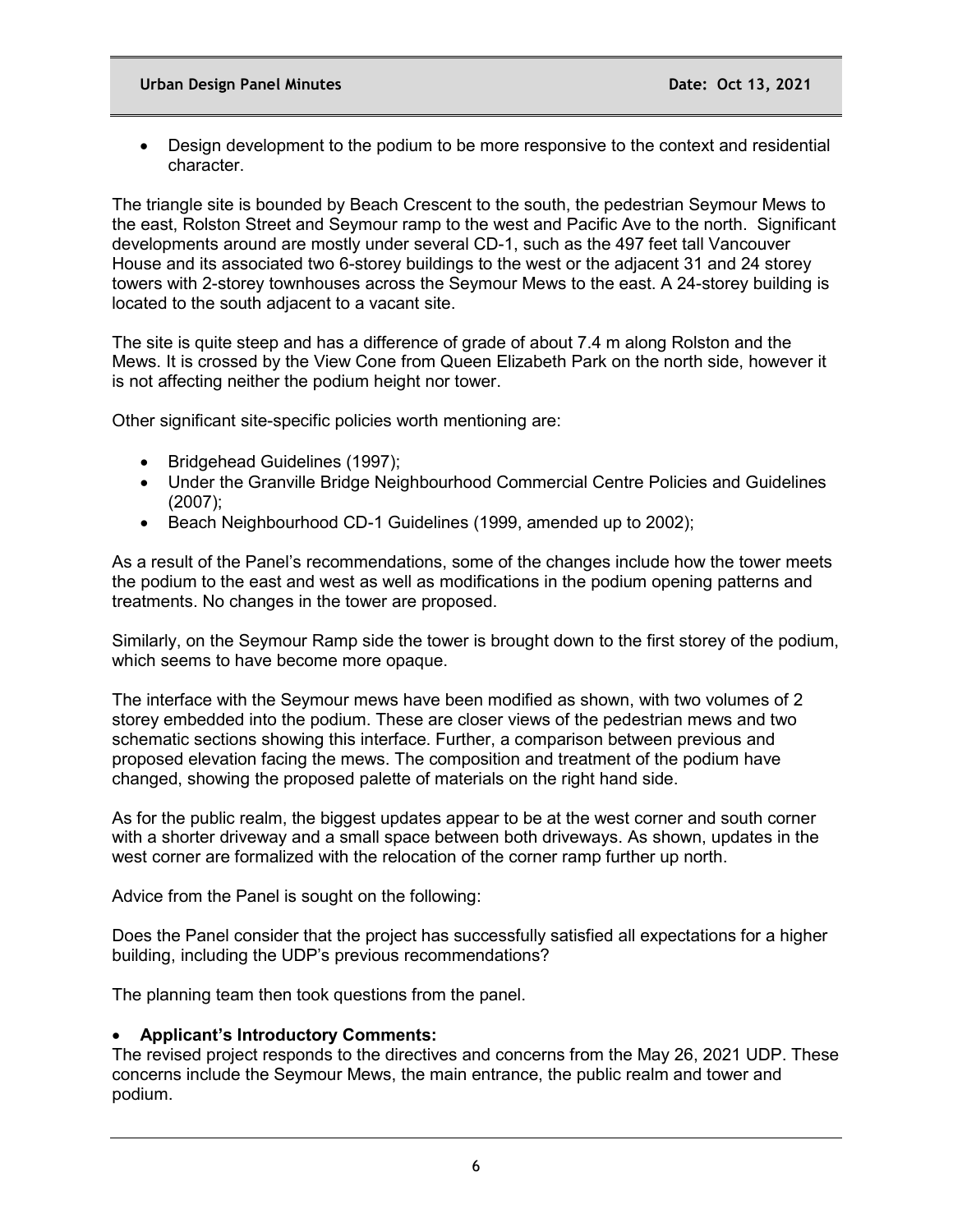#### **Urban Design Panel Minutes Date: Oct 13, 2021**

Regarding the Mews there is now the addition to the ground oriented units. The intentional landscape compliments the project to create a multi-layered presence. The driveway has been naturally shield from the site while still adding a natural entry to the site from the driveway.

The main entrance has been relocated to the corner of the building at Beach Crescent, this helped resolve the corner. The mews now has a much better presence it is no so linear. There is a parkette at the base of the mews which is wheel chair accessible and helps get people to the street.

Tower and podium has been revised in how it interfaces the project. The building now reads as one gesture throughout. The extension of lines is from top to the ground. The podium relates directly to the massing. The materiality unites the façade better; the material breaks down the scale for a better façade response.

The rounded corners of the building allows for better view around the other buildings The material pallet is a few tones but with more textures and distinguishing difference zones.

There is highly insulated and triple glazed. There are high-density cement panels There is wood composite that highlight the undersides. Material also includes aluminum panel and fritted glass.

The Public Realm is divided into two parts the corner at Beach/Rolston and the ramp. There are steps up to the Amphitheatre. There are great opportunities to plant. The rest of the mews is at 4 percent grade which compliments the corners. The idea is social engagement; all corners are anchored by spaces for individuals.

The retails will have opportunity for their own identity. The retail frontage has been revised to integrate more with the podium design and the transition from residential to retail its improved.

Landscape includes hierarchy in trees and planting, lots of textures and furniture. The streetscape is very walkable with lots of rich greenery. There is a kids play area, vegetable gardening and lots of space providing community to come together.

The street front treatment is integrated with the façade. There is seating integrated with green walls connected to the amenity plaza.

The applicant team then took questions from the panel.

### • **Panel's Consensus on Key Aspects Needing Improvement:**

Having reviewed the project it was moved by **MS. COUGHLIN** and seconded by **MS. VORBRODT** and was the decision of the Urban Design Panel:

THAT the Panel Recommend Resubmission of the project with the following recommendations to be reviewed by City Staff:

• Resolution of the tower and podium intersection/relationship to provide clear conceptual continuityand approach to all sides of the building;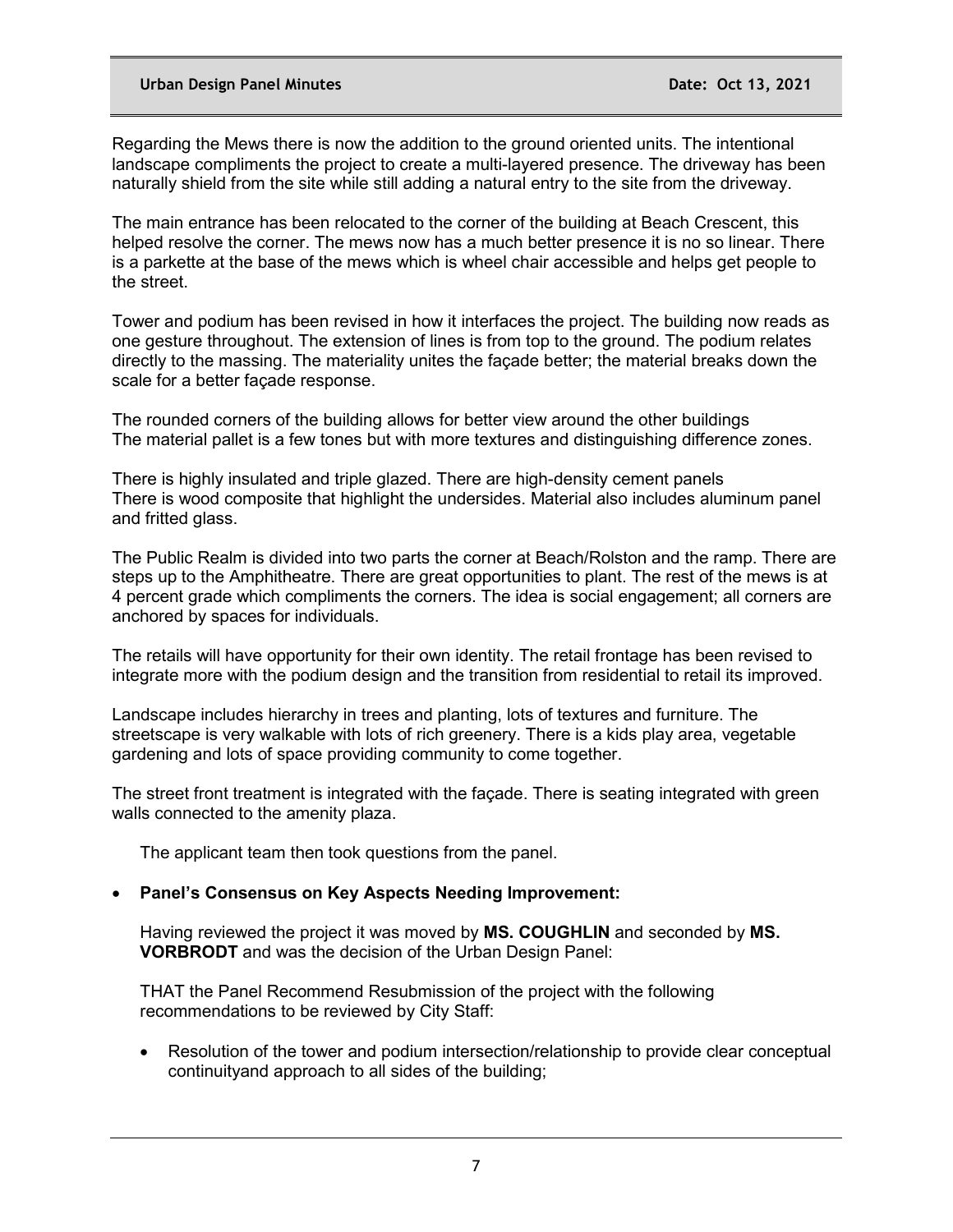- Design development to the public ream to demonstrate best practices and accessibility and public safety;
- Architectural and landscape approach to the Seymour Mews to reflect consistently with the overall project concept and also reflect uniqueness to neighbours;
- Clear understanding of the materials proposed; and
- Design development to demonstrate leadership in sustainability.

## • **Related Commentary:**

The Panel noted there was some development trending in the right direction, however, significant work with the tower and podium is needed at the Seymour mews and where the tower hits the podium and around Rolston Avenue.

The tower and podium interface/relationship has not been addressed; a panelist noted this was raised back in rezoning. Currently, the tower cuts abruptly into both sides of the podium and there is no flow, integration nor one identity as described, especially on the Seymour Mews side on top of the townhouses. The way how the tower lands on the box frames of the town homes is problematic. The Seymour Mews approach and formalization suffer from mirroring the existing condition. It could be a matter of articulating the façade better. The townhomes are reading more as residential although the entry to each townhouse needs further design development especially regarding privacy and accessibility. The northern end units at the mews could have accessible units. Consider privacy to the terraces.

There was an overall sentiment of uncertainty in the proposal due to the lack of information, definition and details. Ambiguity cannot be showed at this level in the DP application package, such as for materials or landscape.

### Building Expression

In terms of the building expression, the articulation and fenestration on the podium changes a lot. There is a lot fragmentation. The Beach Avenue side feels fragmented, consider continuing the horizontally, no need to break up. More consistency and unifying language is needed.

A panelist noted the solid curtain wall masses at levels 7 & 8 feel more like an office expression and this needs further work. The two blocks of townhouses at the mews are not successfully integrated.

Materials are problematic, including their curvature. There needs to be a commitment of robust and high-quality materials, especially for this location. A panelist noted to consider brick as an appropriate material. Faceted panels are not an option and consider materiality that would allow for curvature.

### Public Realm

The Panel noted there were some improvements with the public realm around the building. Such as the amendments to the corner of Beach Crescent and the Seymour Mews. The addition of the amphitheater approach is a better solution in dealing with this topography. However, the corners feel undefined; consider a stronger delivery to the corner to help unifying Beach Crescent and Rolston Street.